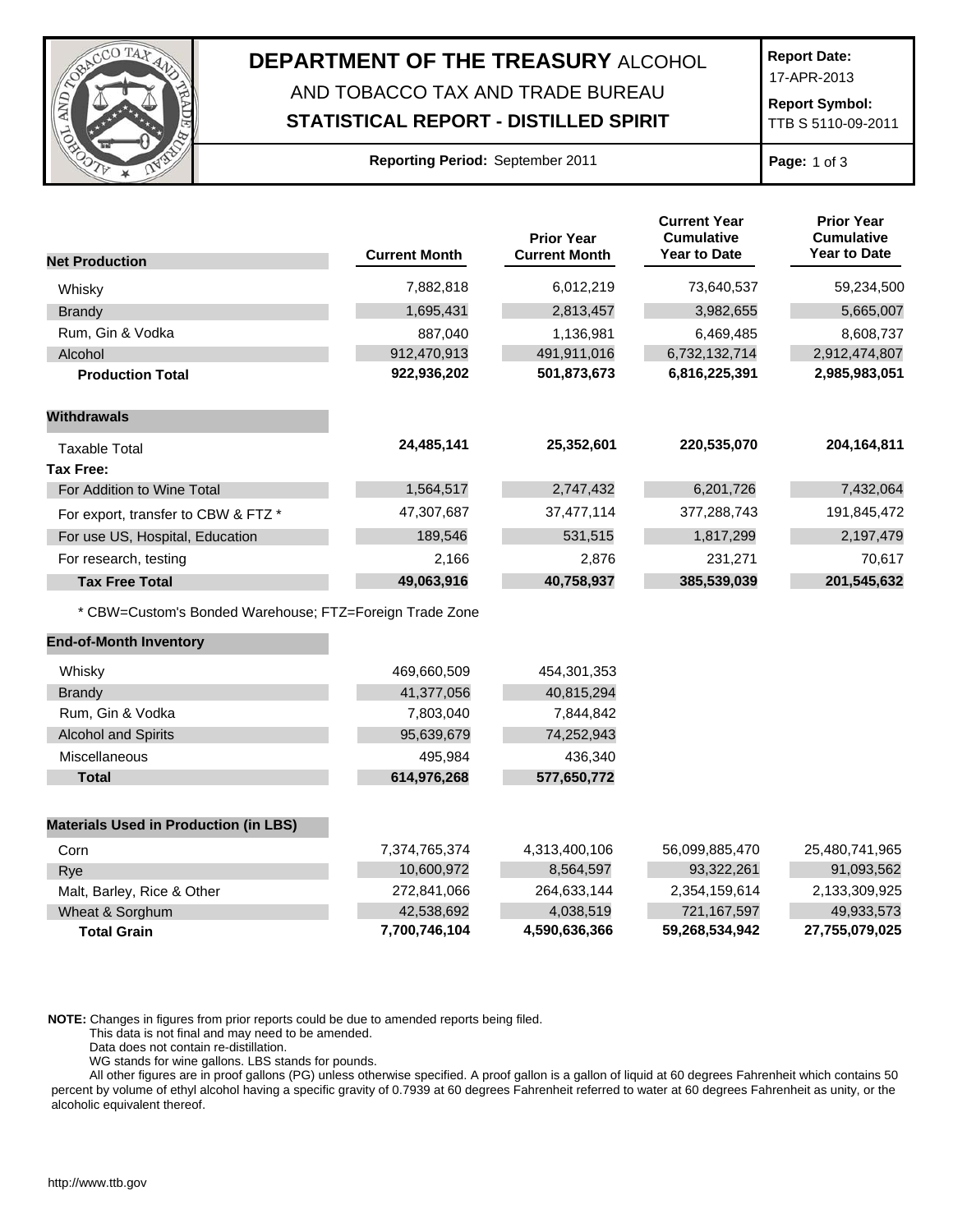## **STATISTICAL REPORT - DISTILLED SPIRIT** TTB S 5110-09-2011 **Page:** 2 of 3

| <b>Bottled For Domestic Use (in WG)</b>         | <b>Current Month</b> | <b>Prior Year</b><br><b>Current Month</b> | <b>Current Year</b><br><b>Cumulative</b><br><b>Year to Date</b> | <b>Prior Year</b><br><b>Cumulative</b><br><b>Year to Date</b> |
|-------------------------------------------------|----------------------|-------------------------------------------|-----------------------------------------------------------------|---------------------------------------------------------------|
| Whisky                                          | 6,292,240            | 6,071,782                                 | 54,064,041                                                      | 52,661,381                                                    |
| <b>Brandy</b>                                   | 1,414,437            | 1,246,959                                 | 11,703,776                                                      | 13,387,228                                                    |
| Imported Rum: Puerto Rican                      | 2,170,194            | 2,988,850                                 | 25,595,769                                                      | 26,120,913                                                    |
| Virgin Islands                                  | 712,329              | 539,348                                   | 4,658,047                                                       | 4,302,672                                                     |
| <b>Others</b>                                   | 259,496              | 363,810                                   | 2,878,487                                                       | 3,585,564                                                     |
| Gin                                             | 1,276,467            | 1,139,090                                 | 11,458,920                                                      | 11,249,392                                                    |
| Vodka                                           | 10,596,150           | 9,441,814                                 | 84,297,936                                                      | 80,065,381                                                    |
| Cordials                                        | 4,833,962            | 4,469,667                                 | 40,841,398                                                      | 38,504,540                                                    |
| Cocktails                                       | 274,845              | 666,683                                   | 5,302,354                                                       | 5,200,940                                                     |
| Tequila                                         | 1,419,976            | 1,310,344                                 | 14,313,100                                                      | 13,384,717                                                    |
| Alcohol, Neutral Spirits & Miscellaneous        | 1,192,453            | 1,134,943                                 | 9,634,767                                                       | 8,114,096                                                     |
| <b>Non-Whisky Total</b>                         | 24,150,309           | 23,301,508                                | 210,684,554                                                     | 203,915,443                                                   |
| <b>Total Whisky &amp; Non-Whisky</b>            | 30,442,549           | 29,373,290                                | 264,748,595                                                     | 256,576,824                                                   |
| <b>Bottled in Bond for Domestic Use (in WG)</b> |                      |                                           |                                                                 |                                                               |
| <b>Total</b>                                    | 14,412               | 11,635                                    | 279,303                                                         | 164,100                                                       |
| <b>Bottled for Export (in WG)</b>               |                      |                                           |                                                                 |                                                               |
| Whisky                                          | 2,202,821            | 1,953,623                                 | 16,848,773                                                      | 15,936,953                                                    |
| Brandy, Cordials, Cocktails & Miscellaneous     | 156,544              | 167,563                                   | 1,706,400                                                       | 1,358,249                                                     |
| Rum, Gin, Vodka, Tequila & Alcohol              | 331,977              | 340,959                                   | 2,740,078                                                       | 3,236,247                                                     |
| <b>Total</b>                                    | 2,691,342            | 2,462,145                                 | 21,295,251                                                      | 20,531,449                                                    |
| <b>Grand Total</b>                              | 33,148,303           | 31,847,070                                | 286,323,149                                                     | 277,272,373                                                   |
| <b>Spirits Dumped to Processing</b>             |                      |                                           |                                                                 |                                                               |
| <b>Alcohol and Neutral Spirits</b>              | 9,537,976            | 9,121,524                                 | 71,110,131                                                      | 74,870,874                                                    |
| Imported Whisky                                 | 2,086,321            | 2,125,685                                 | 17,447,260                                                      | 19,210,313                                                    |
| Domestic Whisky                                 | 6,268,452            | 5,840,861                                 | 51,901,721                                                      | 45,487,152                                                    |
| <b>Brandy</b>                                   | 1,069,716            | 1,281,127                                 | 11,225,527                                                      | 12,116,532                                                    |
| Imported Rum: Puerto Rican                      | 1,848,713            | 1,961,924                                 | 19,944,115                                                      | 20,057,505                                                    |
| Virgin Islands                                  | 664,609              | 1,179,205                                 | 6,813,524                                                       | 7,966,028                                                     |
| <b>Others</b>                                   | 425,208              | 534,217                                   | 4,265,262                                                       | 4,060,586                                                     |
| Gin                                             | 1,182,878            | 1,098,951                                 | 10,418,195                                                      | 10,781,788                                                    |
| Vodka                                           | 1,964,271            | 1,617,380                                 | 21,866,429                                                      | 11,666,272                                                    |
| Cordials, Cocktails & Miscellaneous             | 674,906              | 565,607                                   | 5,907,413                                                       | 5,167,963                                                     |
| Tequila                                         | 1,055,792            | 1,338,612                                 | 12,154,022                                                      | 11,753,611                                                    |
| <b>Total</b>                                    | 26,778,842           | 26,665,093                                | 233,053,599                                                     | 223,138,624                                                   |
| <b>Other Ingredients Mixed with Spirits</b>     |                      |                                           |                                                                 |                                                               |
| Wine                                            | 530,237              | 660,075                                   | 5,345,209                                                       | 7,366,392                                                     |
| <b>Alcohol Flavoring Materials</b>              | 283,775              | 302,232                                   | 2,635,961                                                       | 2,546,320                                                     |

**NOTE:** Changes in figures from prior reports could be due to amended reports being filed.

This data is not final and may need to be amended.

Data does not contain re-distillation.

WG stands for wine gallons. LBS stands for pounds.

All other figures are in proof gallons (PG) unless otherwise specified. A proof gallon is a gallon of liquid at 60 degrees Fahrenheit which contains 50 percent by volume of ethyl alcohol having a specific gravity of 0.7939 at 60 degrees Fahrenheit referred to water at 60 degrees Fahrenheit as unity, or the alcoholic equivalent thereof.